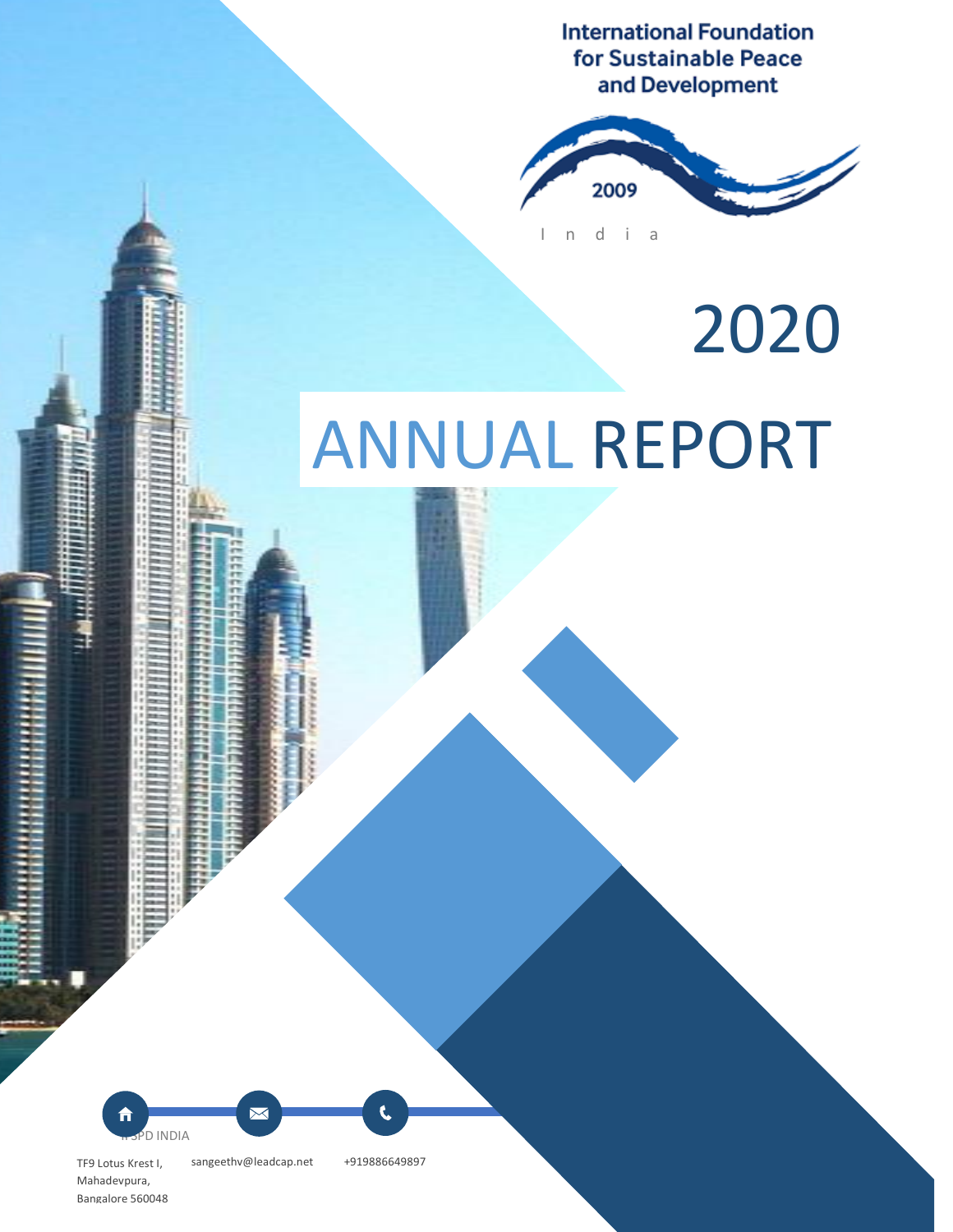

**Foreword**

### **Dear Members of IFSPD,**

I am pleased to introduce this year's Annual Report of India Office of the IFSPD. This has been a very successful year for us, except for the last few months which have been unusual. This is true for all countries, companies, institutions and industries – the COVID-19 pandemic has impacted all of us both personally and financially.

IFSPD India in collaboration with LeadCap Ventures, expanded significantly over the last twelve months and we have made a number of particularly notable achievements and collaborations. We embarked upon one research project on thought leadership Global Suitability Impact Index during the year. We are discussing new collaborations with global institutions like the World Economic Forum, World Bank, United Nations, United States International Aid for Development, Funding for Peace, Path Finder, Abdul Latif Jameel Poverty Action Lab and Institute for Economy and Peace, Australia.

We are also delighted and honored to have received three recognitions of IFSPD India member Vidyadhar Prabhudesai – Top 40 under 40 Europe India Leader (EU), Climate Reality Leader (USA) and Royal Society of Arts Fellow (UK). We are also active in many other countries – Africa, Southern & Central Asia, Middle East and Eastern Europe. In all these countries we are privileged to be able to work with inspiring, innovative and creative organizations and members.

None of this would have been possible without an active and supportive board led by Hon. Prof Eldar Hasanov and Mrs Biserka Jevtimijevic and the generous efforts of our staff and volunteers. I believe it has been a great year. We are satisfied with the continuing growth of our organization and are looking forward enthusiastically to the year ahead.

Yours sincerely,

**Sangeeth Varghese Member of the Board IFSPD India**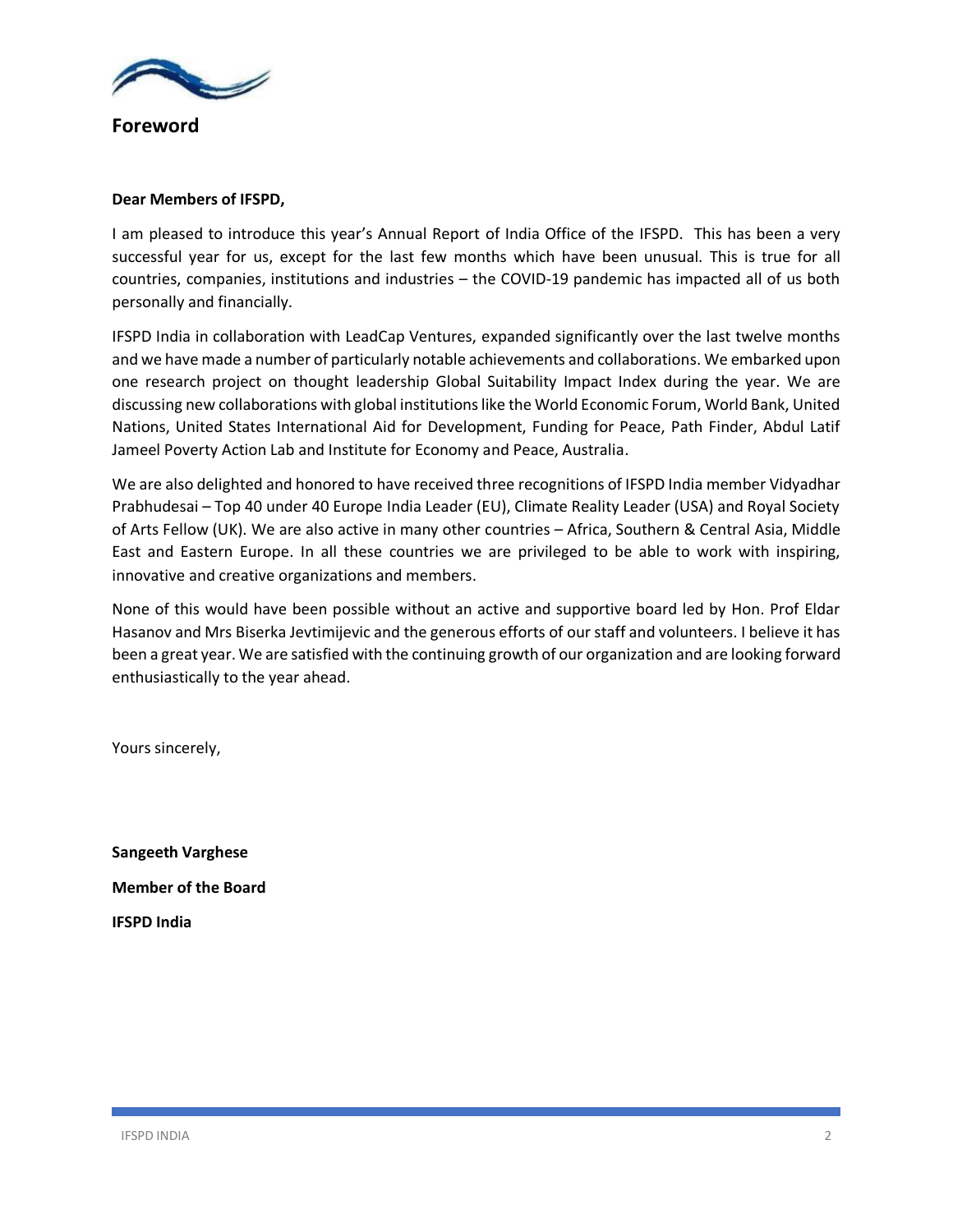

# **Table of Contents**

|    | 2. IFSPD India Office           |  |  |  |  |
|----|---------------------------------|--|--|--|--|
|    | 3. Research Activities          |  |  |  |  |
| 4. | Development / Philanthropy work |  |  |  |  |
|    |                                 |  |  |  |  |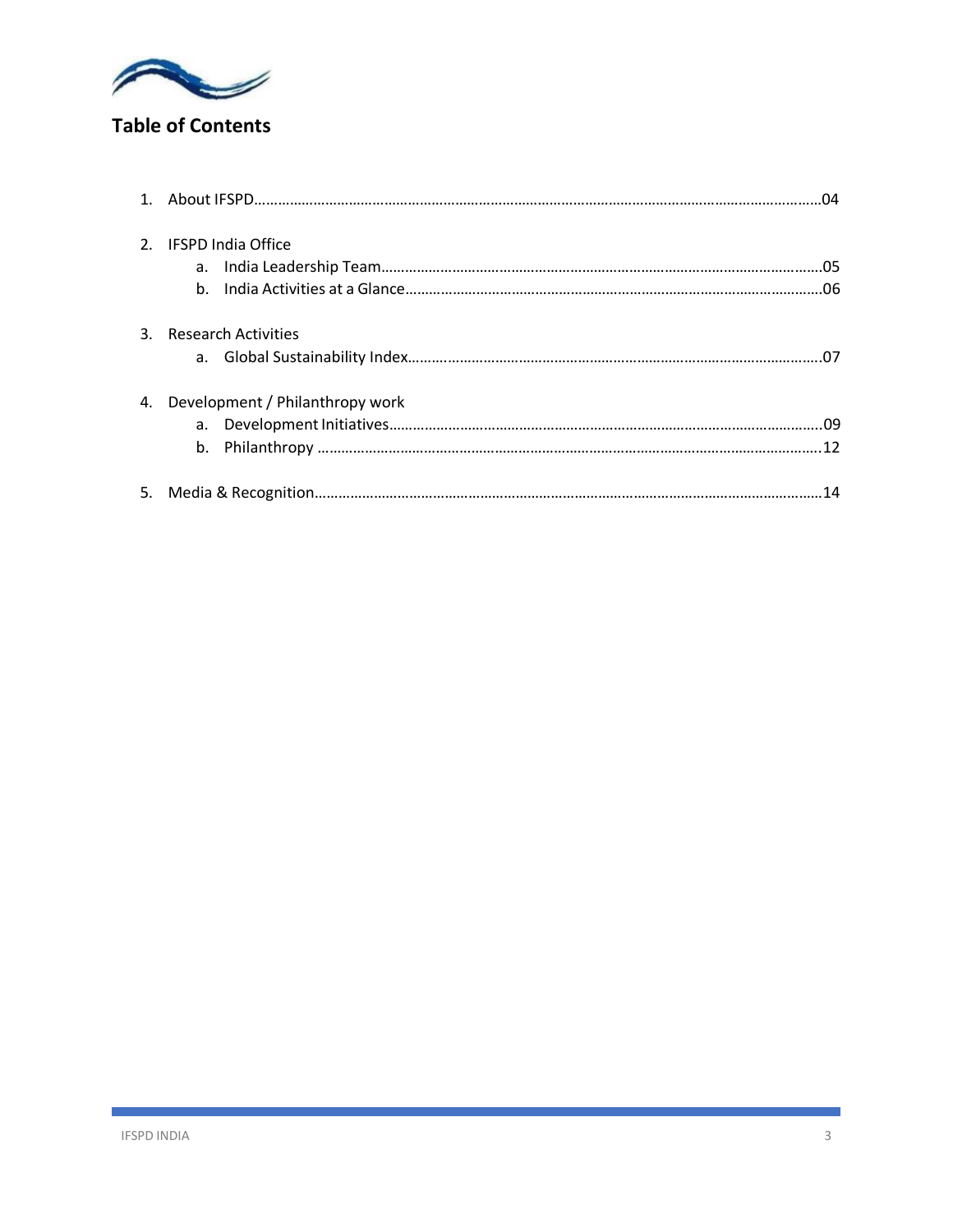

# **1. About IFSPD**

The International Foundation for Sustainable Peace and Development (IFSPD), formerly known as the International Fund for Cooperation and Partnership of the Black Sea and the Caspian Sea (BSCSIF) is an international, non-governmental and non-profit organization, established on March 4, 2009, upon the initiative of distinguished intellectuals, scientific and public figures, diplomats, representatives of influential non-governmental organizations from Azerbaijan, Georgia, Kazakhstan, Kyrgyzstan, Republic of Moldova, Romania, Turkey and Ukraine.

in 2011-2015, BSCSIF was joined by the representatives from countries such as: Albania, Austria, Belarus, Bosnia and Herzegovina, Bulgaria, China, Croatia, Czech Republic, Estonia, Ghana, Greece, Hungary, Iran, Luxemburg, Macedonia, Montenegro, Russian Federation, Sao Tome and Principe, Republic of Serbia, Slovenia, Republic of South Africa, Sri Lanka, Swiss Confederation. Thus, the activities of the organization geographically moved beyond the regions of the Black Sea and Caspian Sea. From this perspective on June 10, 2017, the members agreed during the 16th sessions of the General Assembly and the Board of Directors upon the idea of changing the name of the organization in order to fully reflect its objective reality.

On this basis, and with due respect to its history and maintaining its continuity in accordance with its Charter, goals and objectives, BSCSIF was renamed to International Foundation for Sustainable Peace and Development (IFSPD). IFSPD as the successor of BSCSIF is in Special Consultative Status with the Economic and Social Council (ECOSOC), since August 1, 2013. As a think tank, IFSPD has collaborated with worldrenowned consultants and experts from Canada, Great Britain, Italy, Romania, Belgium, Switzerland, Turkey, Russia, Serbia, Kazakhstan, Bulgaria, Azerbaijan, Ukraine and Montenegro on more than 60 research projects till date.

Key research projects include From the Caspian Sea to the Black Sea — A Strategic View; Multiculturalism in the Context of the Modern Globalizing World; European Identity; Abuse of the Principle of Self-Determination of Peoples and the Response of the International Community; Impact of Information Technology on Sustainable Development; Multiculturalism as a Necessary Element for the Cultural Component of the Project One Belt, One Road; Conflict Resolution, IFSPD Thought Leadership – Global Sustainability Impact Index; The Impact of Technology on Democracy in the 21st Century; The Role of Civil Society in Developing Countries; The Role of Mass Media in the Development of Society; The Role of Public Diplomacy in the Modern World; The Role and Place of Modern Youth in the Dialogue between Civilizations.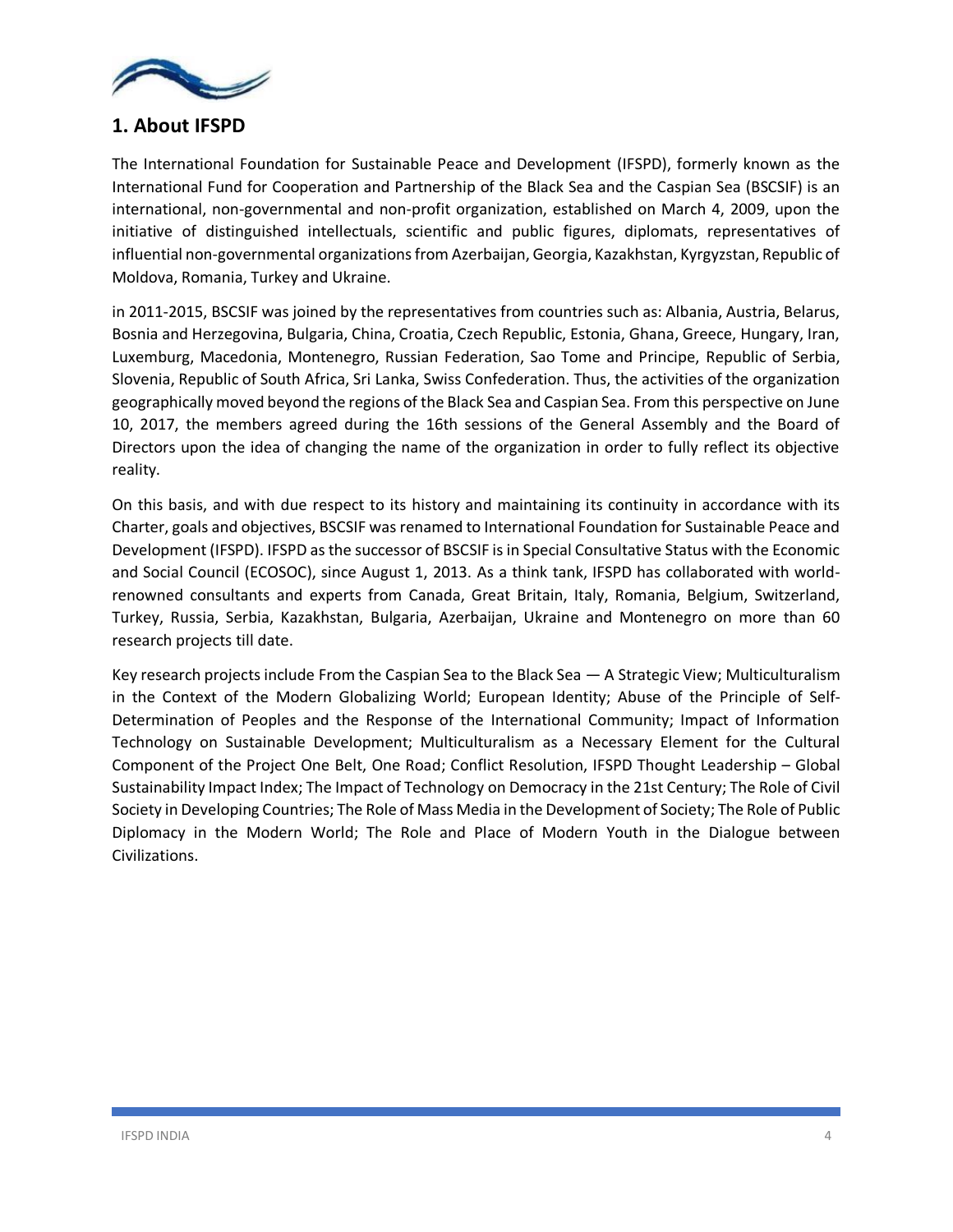

# **2. IFSPD India Office**

### **2.1 India Leadership team**

Board Member (Mar 2019 onwards): Mr. Sangeeth Varghese



Sangeeth Varghese has consulted for nations from Africa and Asia, institutions like UNDP, World Bank, World Economic Forum and Fortune 500 corporations like Microsoft, Intel, Unilever and Coca Cola. Varghese is the founding curator of the Global Shapers of the World Economic Forum, an organisation driving dialogue, action and change among the youth. For Global Shapers, he conceptualised and launched the Early Leadership Programme. Varghese is also the co-founder of LeadCap Trust and Leadership Village, leadership empowerment and soft skills programmes for rural youth, which influenced more than 2 million youth during 2005 to 2014. He co-founded a digital soft skills measurement and validation platform called Leadburg. Varghese is also a board member of The Global Business Oath project of the Harvard University, enabling business renewal among professional managers.

The World Economic Forum nominated him as the Young Global Leader 2010. Varghese was a member of the Global Agenda Council of the World Economic Forum. He is a member of the Karnataka Knowledge Commission and the Chair of their data secretariat. He was a contributing editor for Forbes and Economic Times. Prior to this, Varghese was heading business planning for Reliance Industries. He has the unique distinction of being part of the core teams that helped India's telecom penetration grow from 1 to 50% and the personal computer spread from the metros to tier 2 and 3 towns. He was a Research Associate at the London School of Economics, where he completed his Masters in Development Management with a scholarship. He completed a program at Harvard Kennedy School on Global Leadership and Public Policy and another one at Yale University on Governance and Policy Making, both sponsored by the World Economic Forum. He has also done his MBA and Bachelor's in Economics with gold medals.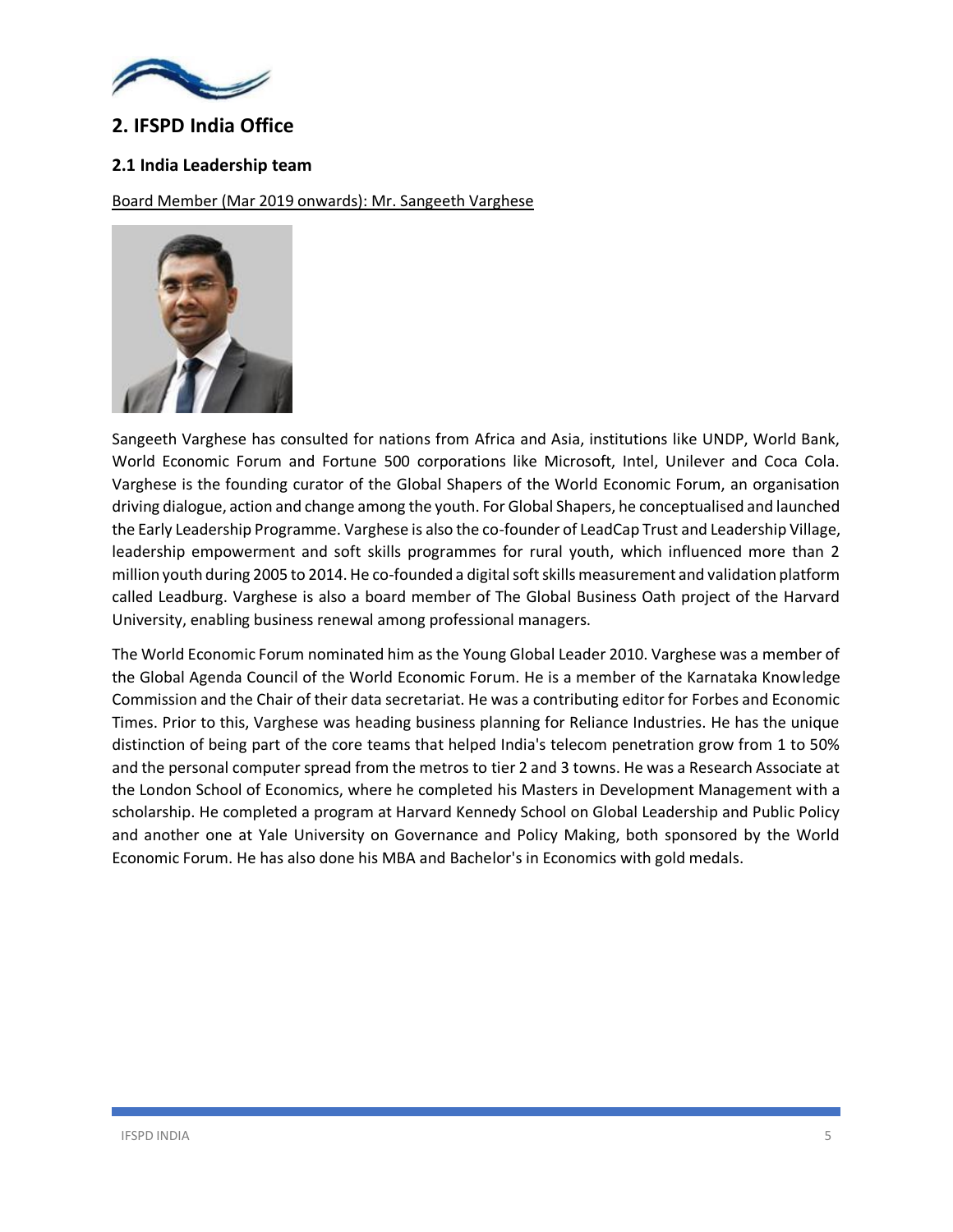

Full Fledged Member (Mar 2019 onwards): Mr. Vidyadhar Prabhudesai



Vidyadhar Prabhudesai has more than a decade of experience in business planning, research and analytics. He has executed more than 2000 projects for clients like Google, Coca Cola and Pfizer and institutions like the World Economic Forum, JETRO and USAID. Prabhudesai co-founded Leadburg, a mobile based behavioural analytics platform for assessing and establishing people credentials. He was nominated as Global Shaper by World Economic Forum in 2011, Top 40 under 40 leaders by Europe India Center for Business and Industry and received several awards including the International Finance Corporation Prize on tackling the world unemployment challenge.

Prabhudesai is a recipient of prestigious Global fellowships from UN, RSA and Ford Foundation. Recently he was inducted as Expert Fellow at Inclusive Development Labs, UNESCO. He is also a Mentor for Change at Atal Tinkering Labs at NITI Aayog and a member of the task force on 'Education for All' at UNESCO. He is an adviser on youth unemployment at Peach Child International (UK), Global Partnerships for SDGs in UN, Economists Without Borders (Australia) and jury panel member for The Global Teachers Prize and member of Young Leaders Council instituted by All India Management Association (AIMA) and International Foundation for Sustainable, Peace and Development (IFSPD). Prabhudesai is an alumnus of Thunderbird School of Global Management, IIT Delhi, Jamia Milia Islamia and Aegis School of Business.

### **2.2 IFSPD India Office Activities at Glance**

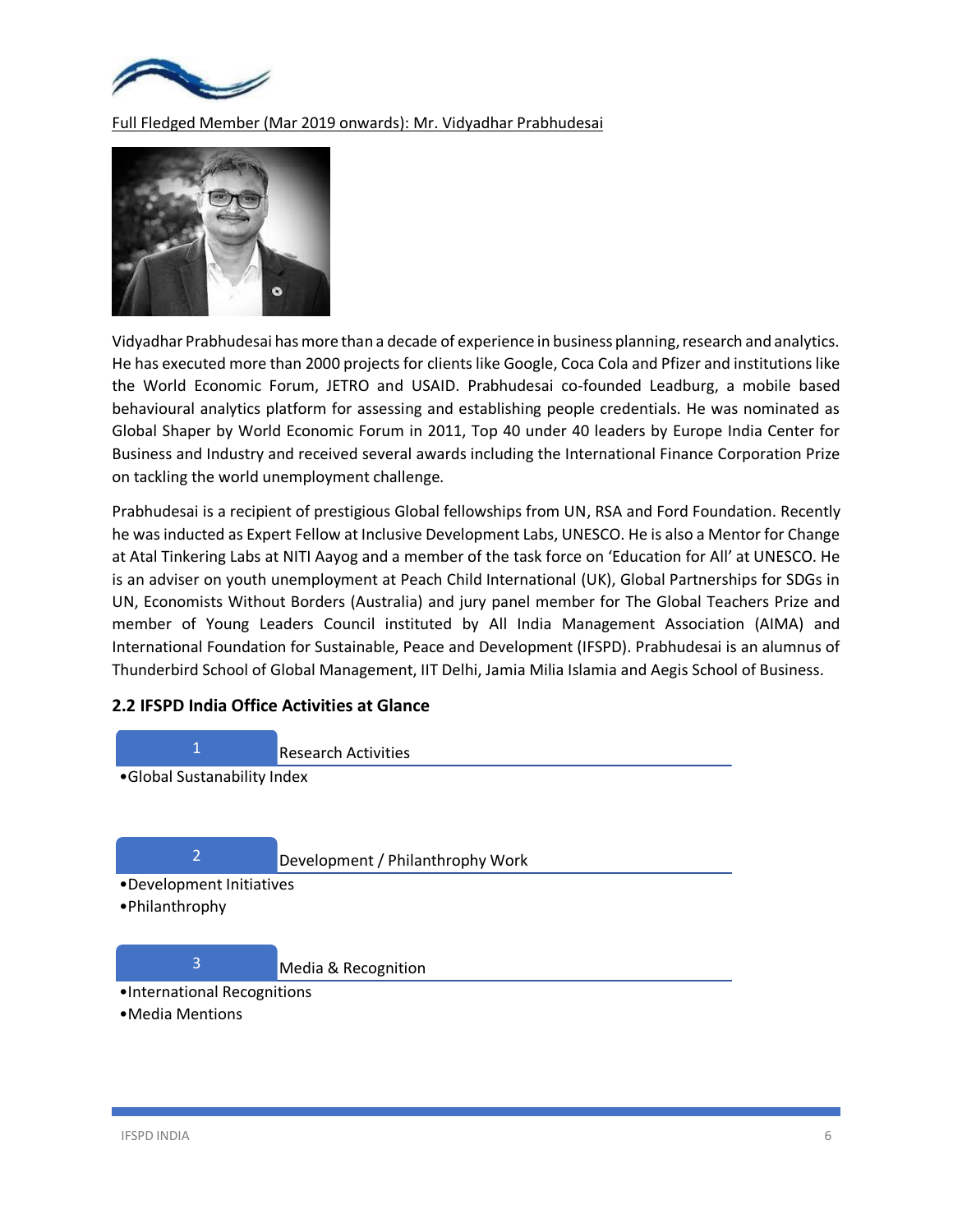

# **3. Research Activities**

### **3.1 IFSPD: Global Sustainability Index**

Sustainable development is the development that meets the needs of the present without compromising the ability of future generations to meet their own needs. As our world is dealing with extreme poverty and inequalities, sustainability has become all the more important, and we realize the need to find newer ways to harmonize ecology with prosperity. The first IFSPD Global Sustainability Report looks at this harmony from four pillars of impact – Environment, Economy, Society and Governance. Each of these four pillars are in turn defined by several sub pillars – 24 in total. In the case of environment, they are climate, clean energy, forests, ocean, pollution and natural environment. For society, they are human development, equality, literacy, happiness, education, health and freedom. Economy is defined by the sub pillars of economic performance, industries, wealth, business development and competitiveness. As far as governance is concerned, we used the sub pillars of democracy, justice, corruption, safety, peace, terrorism and government. These sub pillars were in turn derived from multiple interrelated attributes. For example, in the case of climate, attribute considered was the climate change perception index, which was derived from sub attributes, which included indices like CPI, GHG per capita, share of renewable energy, energy use per capita, national climate policy and international climate policy.

IFSPD India Office gauged the performance of 76 nations on each of these pillars, sub pillars, attributes and sub attributes; mapping the efforts of these nations in meeting their present needs without compromising the future.

| 1              | Finland        | 77.69 | 39 | Hungary                   | 60.71 |
|----------------|----------------|-------|----|---------------------------|-------|
| $\overline{2}$ | Norway         | 77.56 | 40 | Panama                    | 60.05 |
| $\overline{3}$ | Sweden         | 76.73 | 41 | <b>Bulgaria</b>           | 59.75 |
| $\overline{4}$ | Switzerland    | 76.17 | 42 | Romania                   | 59.20 |
| 5              | Denmark        | 75.66 | 43 | Greece                    | 59.17 |
| 6              | New Zealand    | 75.15 | 44 | Argentina                 | 57.40 |
| $\overline{7}$ | Iceland        | 74.21 | 45 | <b>Brazil</b>             | 57.11 |
| $8\phantom{1}$ | Luxemburg      | 73.49 | 46 | Serbia                    | 56.65 |
| $\overline{9}$ | Netherlands    | 73.24 | 47 | Ecuador                   | 56.61 |
| 10             | Austria        | 72.62 | 48 | Macedonia                 | 56.49 |
| 11             | Germany        | 72.46 | 49 | Albania                   | 56.17 |
| 12             | Canada         | 71.50 | 50 | <b>Belarus</b>            | 55.80 |
| 13             | Singapore      | 71.39 | 51 | Peru                      | 55.56 |
| 14             | Australia      | 70.74 | 52 | Mexico                    | 55.34 |
| 15             | Estonia        | 70.51 | 53 | Vietnam                   | 55.18 |
| 16             | Ireland        | 70.41 | 54 | Indonesia                 | 54.87 |
| 17             | United Kingdom | 70.37 | 55 | China                     | 54.80 |
| 18             | Slovenia       | 69.36 | 56 | <b>Russian Federation</b> | 54.62 |
| 19             | Japan          | 69.02 | 57 | Colombia                  | 54.50 |
| 20             | Belgium        | 68.78 | 58 | Kuwait                    | 54.04 |
| 21             | France         | 67.48 | 59 | Dominican Republic        | 53.50 |
| 22             | Lithuania      | 67.07 | 60 | Bosnia Herzegovina        | 53.21 |
| 23             | Portugal       | 66.77 | 61 | Thailand                  | 52.99 |
| 24             | Czech Republic | 66.66 | 62 | Sri Lanka                 | 52.72 |
| 25             | Spain          | 66.54 | 63 | Moldova                   | 52.27 |
| 26             | South Korea    | 66.07 | 64 | <b>Bolivia</b>            | 52.16 |
| 27             | <b>USA</b>     | 65.96 | 65 | South Africa              | 52.13 |
| 28             | Slovakia       | 64.97 | 66 | Philippines               | 51.20 |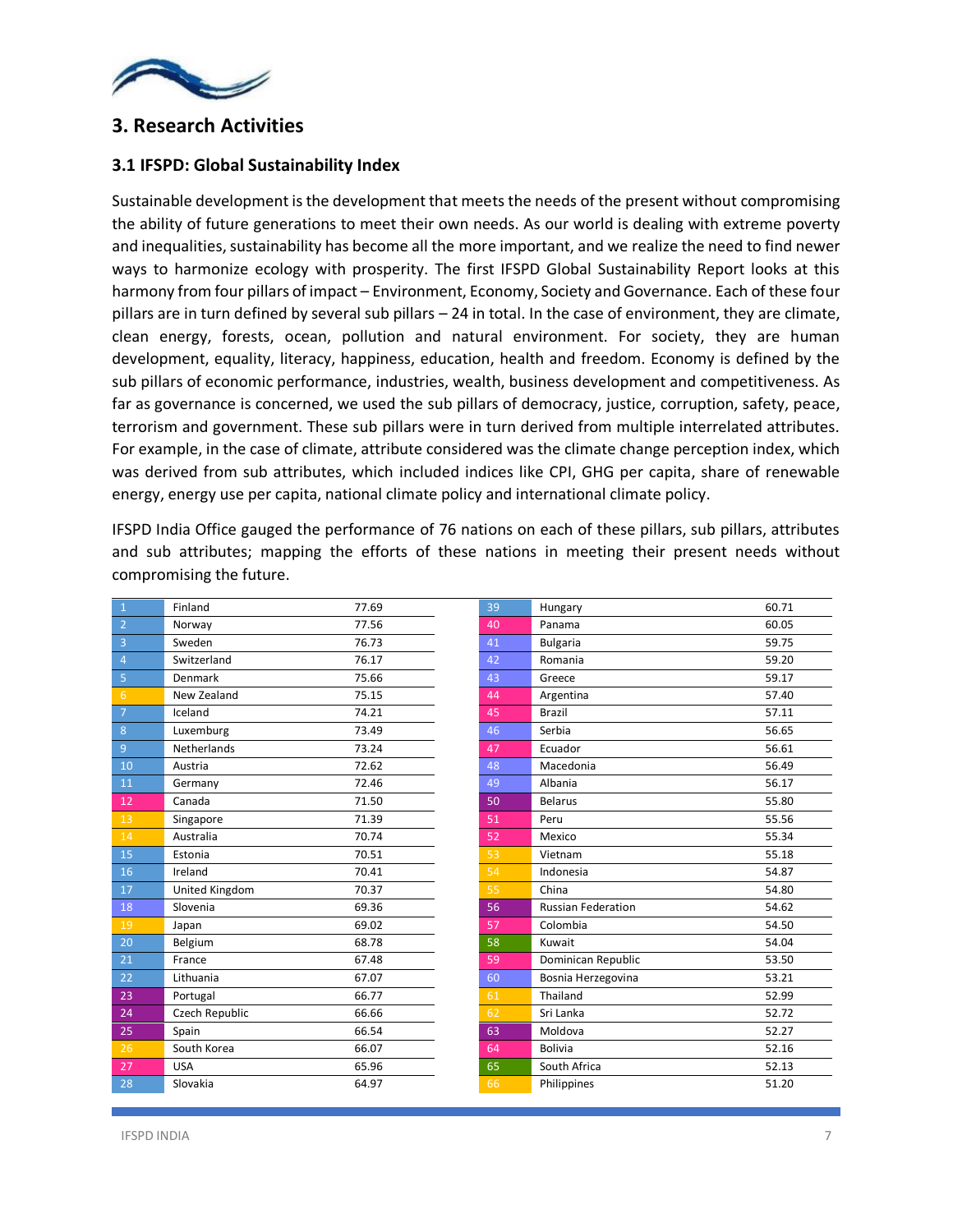

| 29 | Italy                       | 64.19 | 67  | El Salvador  | 50.41 |
|----|-----------------------------|-------|-----|--------------|-------|
| 30 | Poland                      | 64.01 | 68  | Ukraine      | 49.13 |
| 31 | <b>United Arab Emirates</b> | 63.50 | 69  | Saudi Arabia | 48.95 |
| 32 | Malta                       | 63.49 | 70  | India        | 48.69 |
| 33 | Croatia                     | 63.28 | 71  | Turkey       | 48.11 |
| 34 | Chile                       | 63.23 | 72  | Kenya        | 46.91 |
| 35 | Costa Rica                  | 62.55 | 73  | Venezuela    | 46.86 |
| 36 | Uruguay                     | 62.47 | 74  | Egypt        | 43.02 |
| 37 | Montenegro                  | 60.91 | 75  | Iran         | 42.06 |
| 38 | Malaysia                    | 60.87 | 76' | Nigeria      | 39.93 |

| Africa, Middle East | Americas' | <b>Asia and Pacific</b> | <b>Balkans</b> | South, East Europe | North, West Europe |
|---------------------|-----------|-------------------------|----------------|--------------------|--------------------|
|                     |           |                         |                |                    |                    |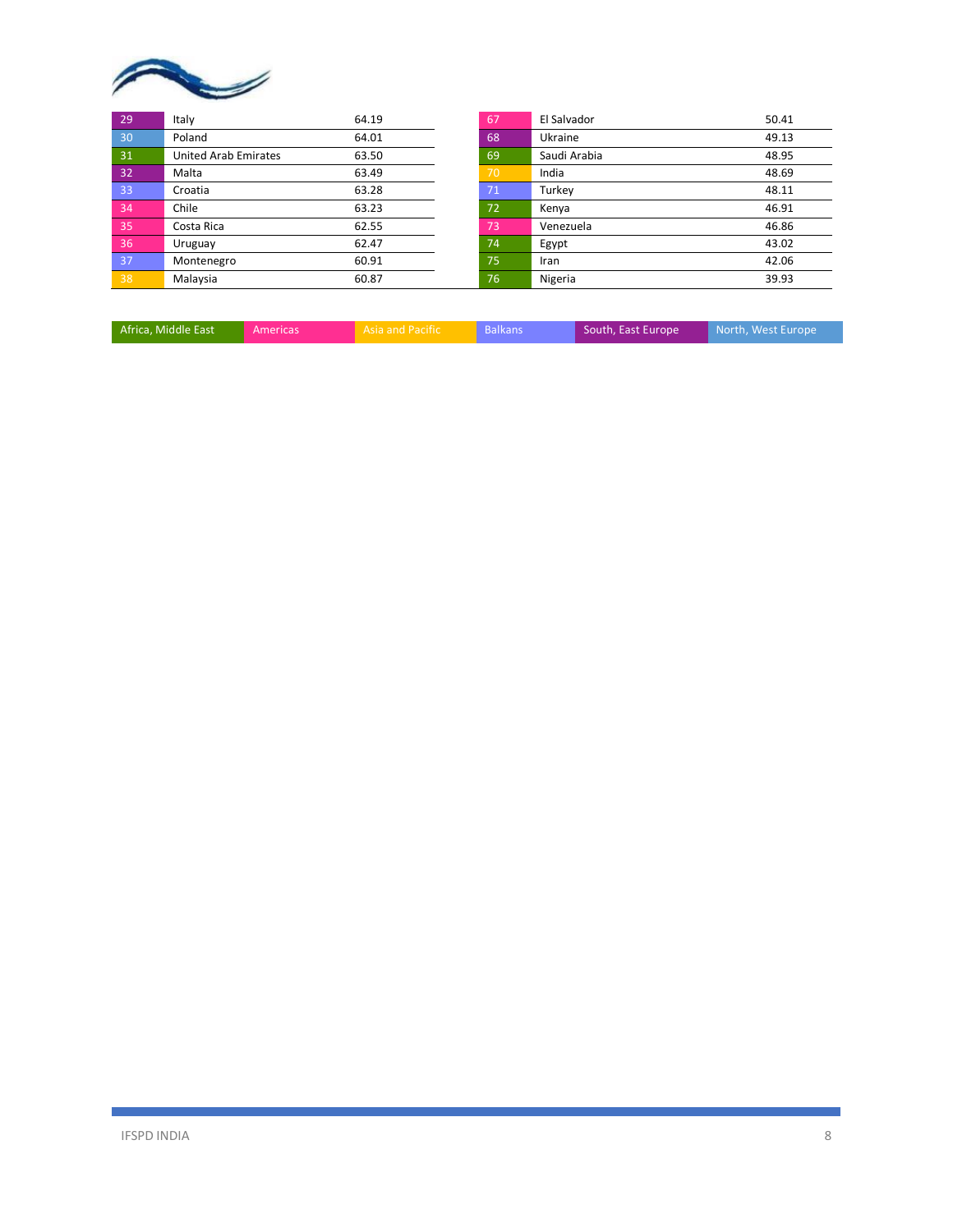

# **4. Development / Philanthropy Work**

### **4.1 Development Initiatives**

### **4.1.1 Fellowship Program - Government of Karnataka**

Youth Development mandates of Govt. of Karnataka:

- 1. To create a bigger platform for molding ten thousand youth role models from the state of Karnataka
- 2. To create a platform, along with the industry, to create bigger and better opportunities for the youth.
- 3. To create a platform, where established leaders can interact, mentor and handhold the youth in fields like entrepreneurship, business, leadership etc.

Fellowship Program of Govt. of Karnataka:

- 1. To achieve these mandates, Govt. of Karnataka, collaborated with Ivy league like Harvard, MIT and LSE and corporates like Microsoft, SAP and Reliance and developed a fellowship program - a two months' intense program, where even poor students transform to be the best.
- 2. The program was based on Andragogy, revolutionary adult learning system, which is self-directed and active involvement focused complementing their current curriculum.
- 3. The program went beyond mere employability, but transforms inside-out, enabling youth to be their best.
- 4. It created measurable transformations in the areas of leadership, communication, confidence, public speaking and professionalism, putting even poor students to better and faster career paths.

Methodology: The Fellowship has a unique four step methodology.

### **1. Youth Summit:**

Foundation program, enabling youth to understand the program pack, workbooks and profilers.

Based on Socratic method.

**3. Self-Actualizing Team (SAT):**  Self driven leadership development teams, producing a specific, measurable and transformational result every week.

### **2. CEO Shadowing:**

Smaller groups learn from the lives of CEOs and leaders, based on Living library method. More than a 100 CEOs from major corporations are part of this.

### **4. Self-Exploration:**

Through program packs, psychological profiles, career management worksheets and case studies.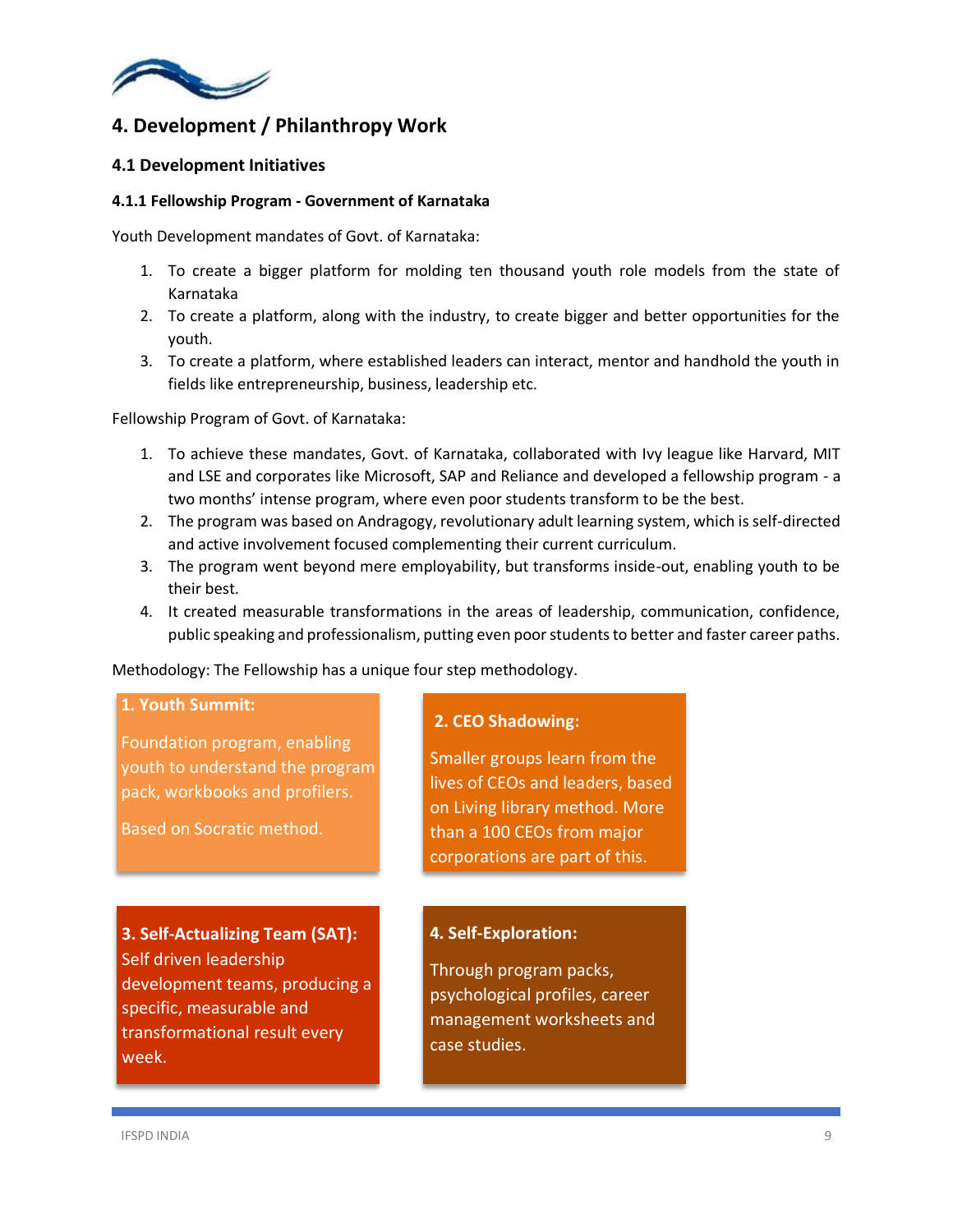

The program impacted more than 20,000 students, mostly first-generation learners from low socioeconomic backgrounds from rural and small towns, across 7 state universities and 50 higher education institutions / collegesin Karnataka. Students not only showed significant improvement but also showed transformation in leadership.

### **4.1.2 Global Shapers Community - Thane Hub**

The Global Shapers Community is a network of young people driving dialogue, action and change. Born out of the World Economic Forum, the Global Shapers Community is a network of inspiring young people under the age of 30 working together to address local, regional, and global challenges. With more than 13,000 members, the Global Shapers Community spans 430 city-based hubs in 150 countries. In each city, teams of Shapers self-organize to create projects that address the needs of their community. Projects are wide-ranging – from responding to disasters and combating poverty, to fighting climate change and building inclusive communities. Shapers are diverse in expertise, education, income and race, but are united by their desire to bring about change.

IFSPD member started Thane Hub of the community. The hub is currently working on projects which are targeted to create local impact on areas such as climate action, diversity & inclusion and education & skills,



### **4.1.3 24-Hours of Reality**

IFSPD Member and Climate Reality Leader Vidyadhar Prabhudesai conducted presentation on current climate crisis, what it means for us in our everyday lives, and the solutions already in our hands. Climate change has great impact on global biodiversity, on agriculture, wildlife, and domestic. Many are on the verge of extinction. Major behavioral changes are taking place. Changing seasonal patterns. We can help taking action locally, regional and national and internationally. We can bring this change together. The presentation was attended by more than 200 students, professors, school teachers, principals and climate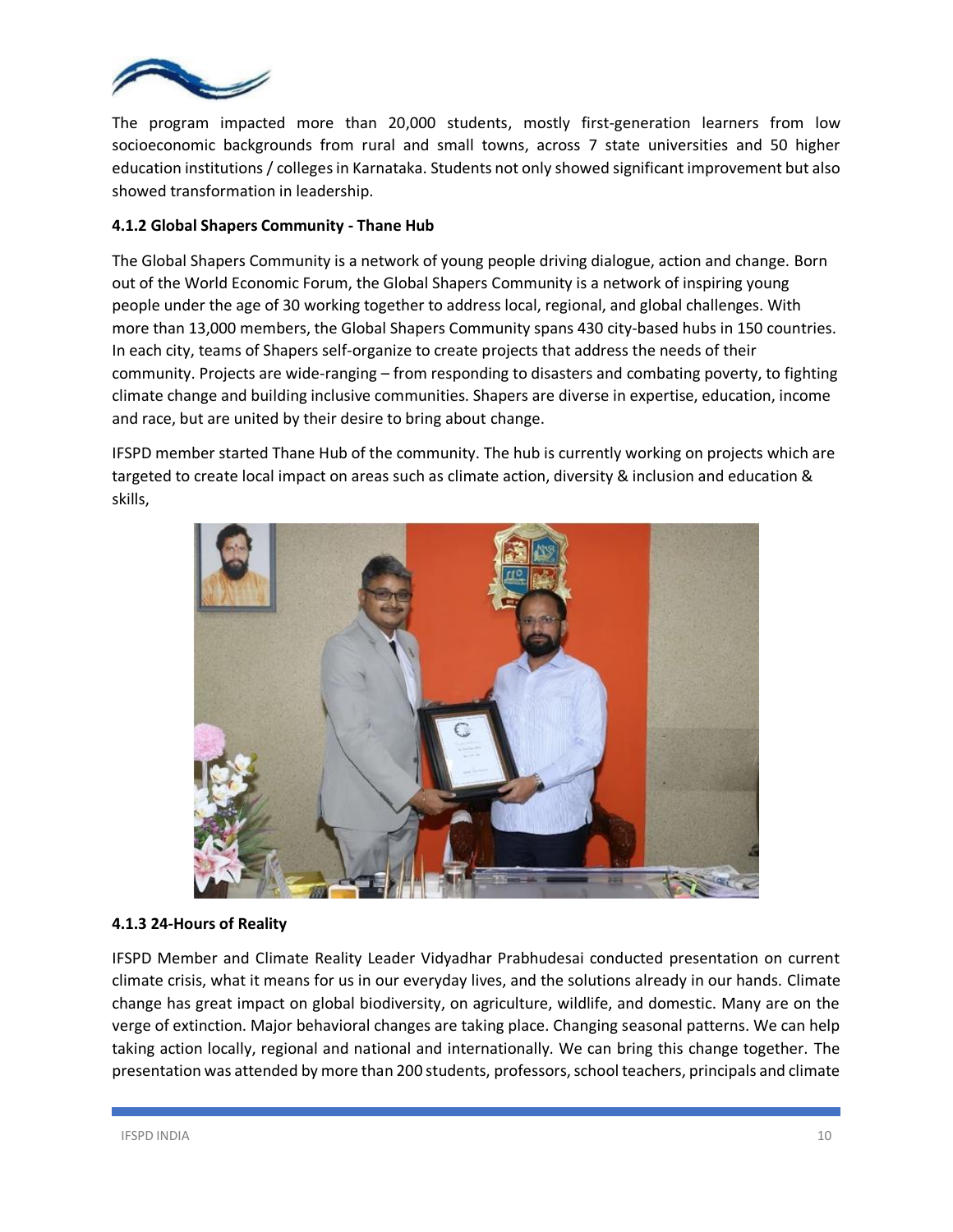

activist from the city. The presentation was conducted in partnership with the Global Shapers Community – Thane Hub.

### **4.1.4 Mentorship Program – Lead for Sustainability – University of Oxford**

Lead for Sustainability Mentorship Program is organized by the World Economic Forum Global Shapers – Oxford Hub. The inaugural batch of includes 60+ students from University of Oxford. IFSPD member Vidyadhar Prabhudesai is mentoring these students in the areas of finance, corporate sustainability, consulting and impact assessments. The program was launched in November 2020.

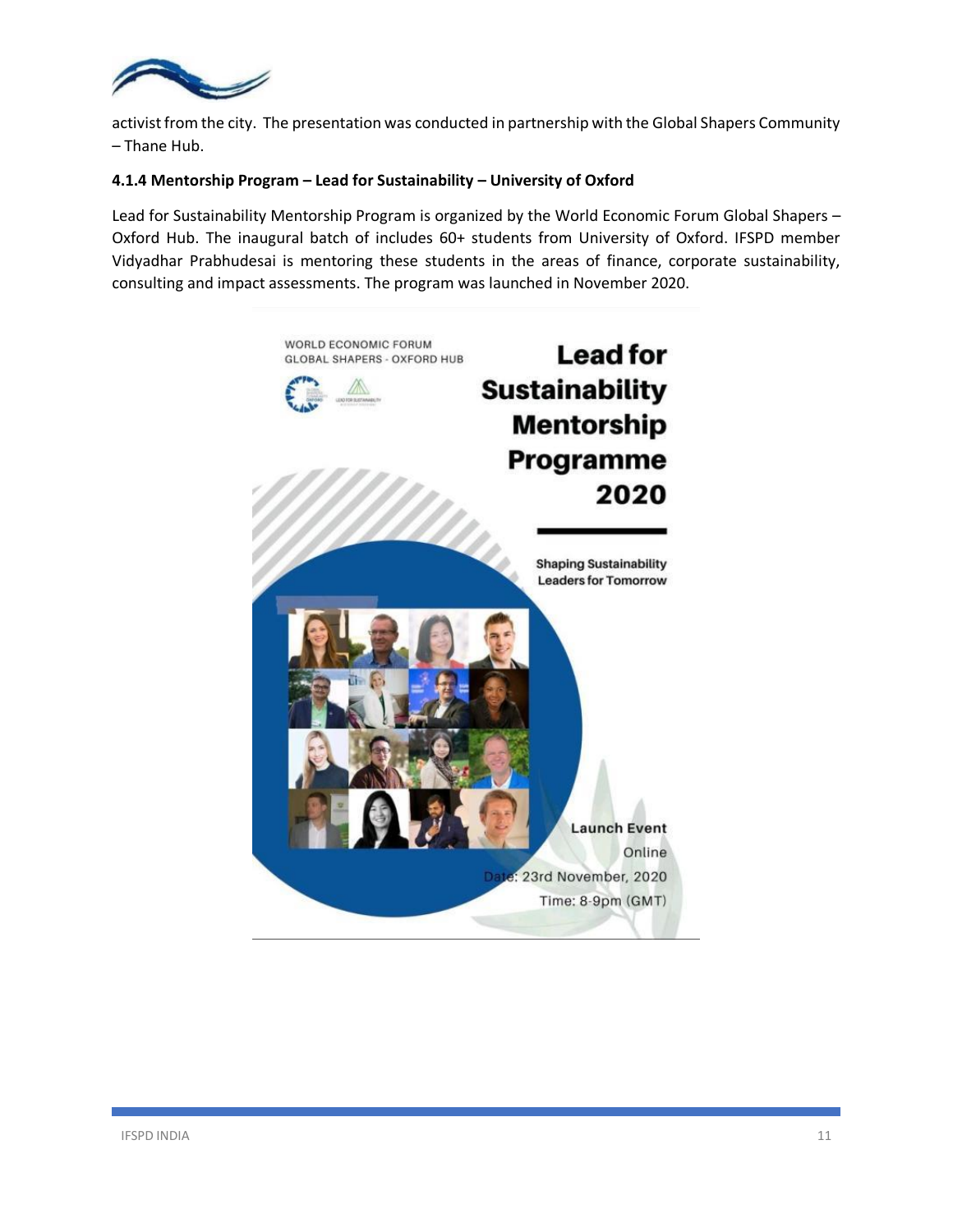

### **4.2 Philanthropy**

### **4.2.1 Living My Promise (LMP)**

The Giving Pledge was initiated by Bill & Melinda Gates, and Warren Buffet in 2010 wherein the wealthiest in the world came together and committed more than half their wealth to philanthropy or charitable causes either during their lifetime or in their will. Living My Promise (LMP) is bringing a similar opportunity to upper-middle-class Indians with a net worth of more than 1 crore [10 million] Rupees to come forward and promise to donate minimum 50% of their wealth to charity while they are alive or in their will. LMP believesthat 'Giving inspires giving' and while not everyone can promise to give away 50% of their wealth, we hope that through LMP, we can create a community of like-minded individuals who'd like to do more, and also inspire millions of others to "re-benchmark" their levels of giving.

LMP is inspired by the example of millions of people of all income levels who give generously—and often at a great personal sacrifice—to make the world better. #LivingMyPromise aims over time to help shift the social norms of philanthropy towards giving more, giving sooner, and giving smarter. Those who join LMP often write a letter explaining their decision to engage deeply and publicly in philanthropy, as well as describing the philanthropic causes to which they are devoted. Signatories give to a diverse range of issues including poverty alleviation, health, education, women and girls' empowerment, medical research, and environmental sustainability, amongst others. IFSPD members Sangeeth Varghese and Vidyadhar Prabhudesai have joined the movement as signatories.

''Our nation is marked by deep fissures of inequality - accentuated by a broken education system - a basic necessity for the nation's development. I would like to dedicate my wealth to make a small difference to our country's educational system." – Sangeeth Varghese

"We have two states: Progressive India and Deprived India. It is only when significant numbers from the progressive or affluent Indians give up on their wealth, the deprived Indians would reap the real benefits and impact. Charity begins at home, we believe in this principle and hence decided to give half of our wealth in philanthropic activities during our lifetime and/or in our will. We will personally devote our time and energy in this journey" – Vidyadhar Prabhudesai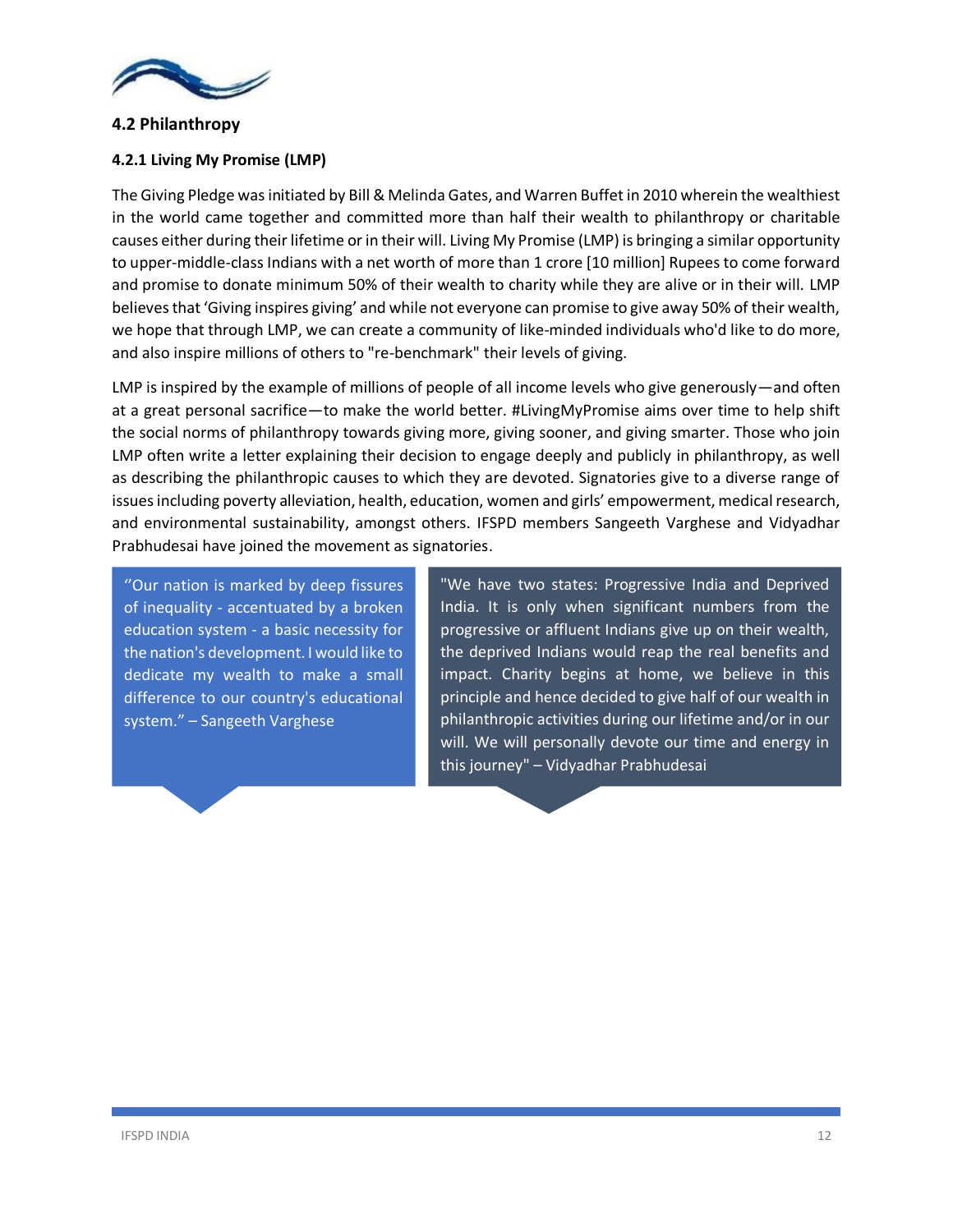

### **4.2.2 Book of Dreams**

Book of Dreams is India's first book co-authored by Children of India. The Book of Dreams, titled 'I Dream…'! is the first-ever collector's edition compilation of artworks, prose and letters from the children of India addressed to the Hon'ble President of India. This book visualizes the future of India through the purest minds in the country, untouched yet by conditioning and pragmatism. With an exclusive foreword by Nobel Peace Laureate Shri Kailash Satyarthi, this book consists of 150 dreams and artworks on the future of India, aligned with the UN Sustainable Development Goals. These diverse dreams were selected from a collection of 10,000+ dreams from children visualizing the future of India.



Further to the book release, an immersive insight report titled "The Awakening - If dreams could save the world" was developed with the objective to offer a humble reference for India's policy makers, change makers & relevant influencers, while they actively engage in the nation's transformation. It is a sincere attempt to decode and interpret the awestruck creations of the purest minds in our country, untouched yet by conditioning and pragmatism. The report aligns to UN Sustainable Development Goals (SDGs), prioritizes key zone-wise/national issues and provides insights to accelerate the much-needed change.

The project received endorsements from Kailash Satyarthi (Nobel Peace Laureate), Madhavi Goradia Divan (Additional Solicitor General, Supreme Court of India), Dr. Neela Vaswani (Grammy Award Recipient for 'I am Malala'), Gowri Ishwaran and Piyush Pandey (Both Padma Shri Recipients, Fourth Highest Civilian Award in India), IFSPD member Vidyadhar Prabhudesai has been a key contributor and has partly sponsored the project.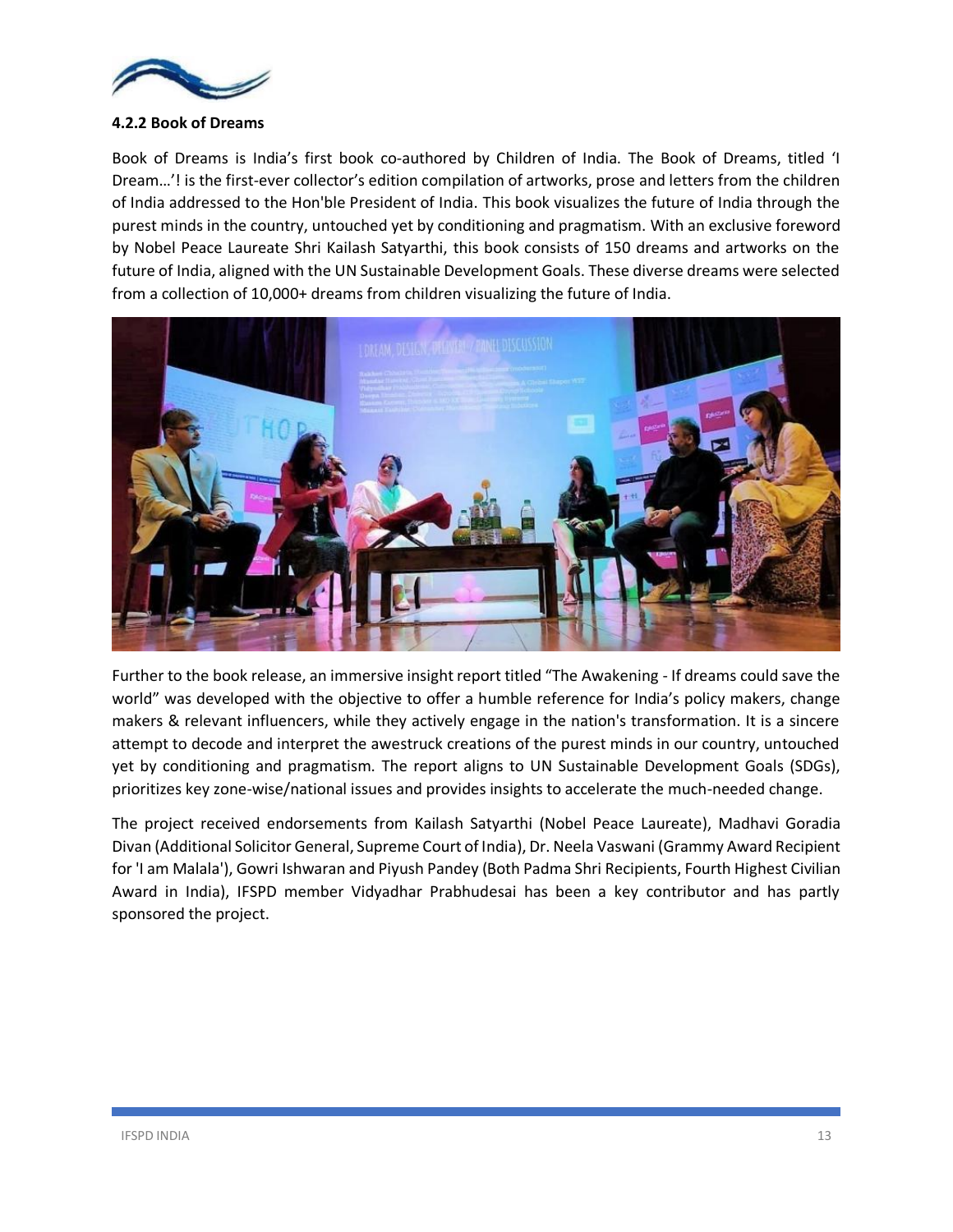

# **5. Media & Recognition**

IFSPD Member Vidyadhar Prabhudesai received following international recognitions

### **5.1 LinkedIn Top Professionals, USA**

In January 2020, LinkedIn unveiled its lists of the most influential professionals across different verticals. IFSPD member Vidyadhar Prabhudesai was included in the list of professionals making impact on skills



URL: https://www.linkedin.com/posts/linkedin\_professionalsoflinkedin-activity-6622331478493679616- JoCH

### **5.2 Distinguished Alumni Thunderbird, USA**

In February 2020, IFSPD member Vidyadhar Prabhudesai who is Thunderbird alumni 2012 batch has been recognized for his contribution in "Workplace Challenges and Opportunities." He is featured among T-Bird list of 35 alumni from the world, who are leading the fourth industrial revolution. Along with Vidyadhar, the list also features two more Indians – Parth Bahuguna (Deputy Director, Clinton Health Access Initiative, 2011 batch) and Rishi Ahuja (Regional Director for Asia, Environmental Defense Fund, 1997 batch).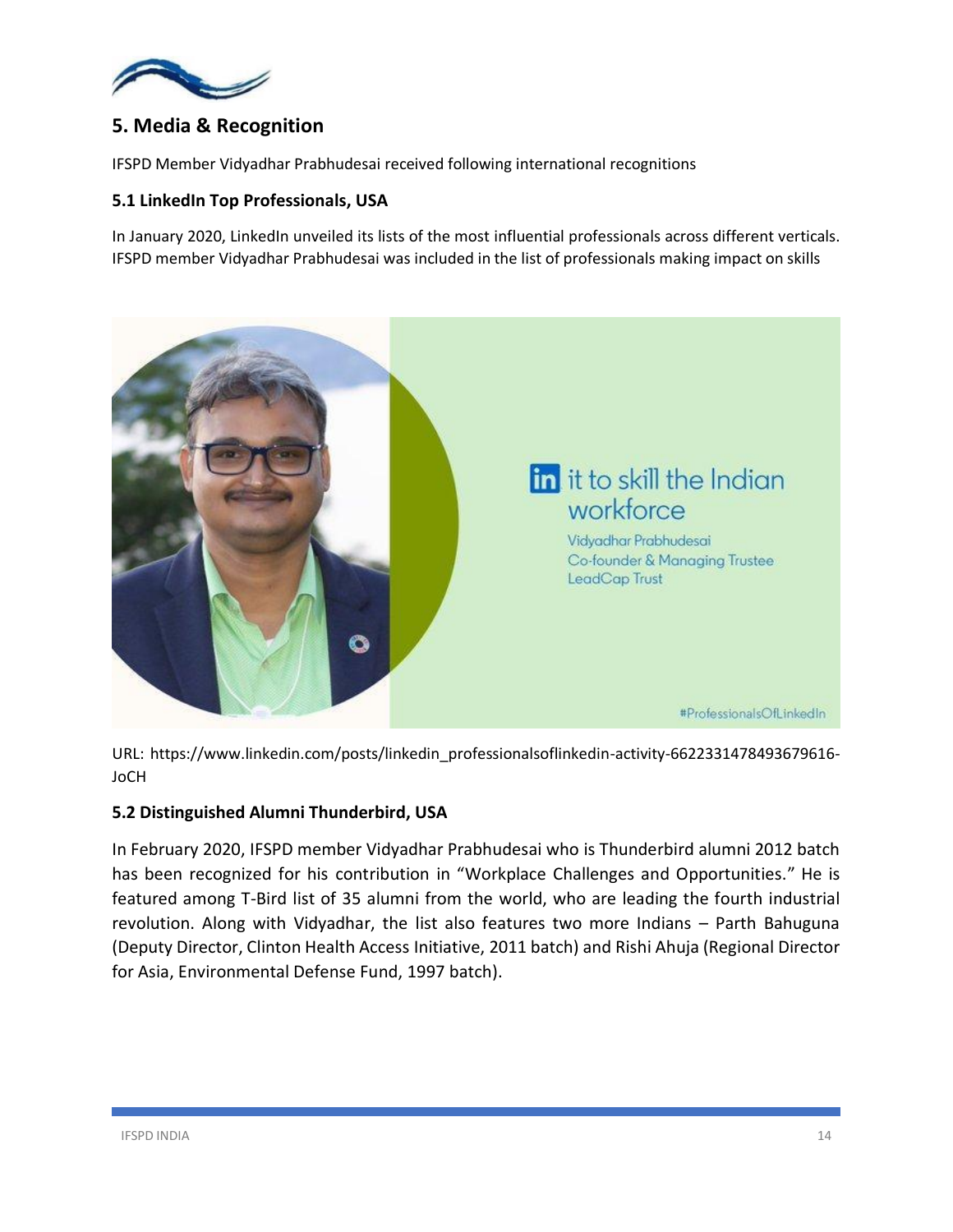

URL: https://www.thinglink.com/scene/1163216466846154755

# **5.3 Climate Reality Leader, USA**

In July 2020, IFSPD member Vidyadhar Prabhudesai was selected as Climate Reality Leader, an initiative of The Climate Reality Project, the USA. He received training from the former Vice President of USA and Nobel Laureate Al Gore and joined a global network of over 10,000 influential climate activists. This network catalyzes a global solution to the climate crisis by proposing urgent actions across every level of society.

URL: http://knowyourtown.co.in/thanekar-takes-on-the-climate-reality/

# **5.4 Royal Society of Arts, UK Fellowship**

In September 2020, IFSPD member Vidyadhar Prabhudesai was nominated as a non-resident fellow of the Royal Society of Arts (RSA), London. The RSA is a 260-year-old British organization committed to finding practical solutions for social challenges through powerful ideas, cutting-edge research, and a global network of 30,000 fellows from 80 countries. Notable past fellows include Charles Dickens, Benjamin Franklin, Stephen Hawking, Karl Marx, and Nelson Mandela.

URL: http://knowyourtown.co.in/thanes-vidyadhar-prabhudesai-gets-fellowship-from-londons-royalschool-of-arts/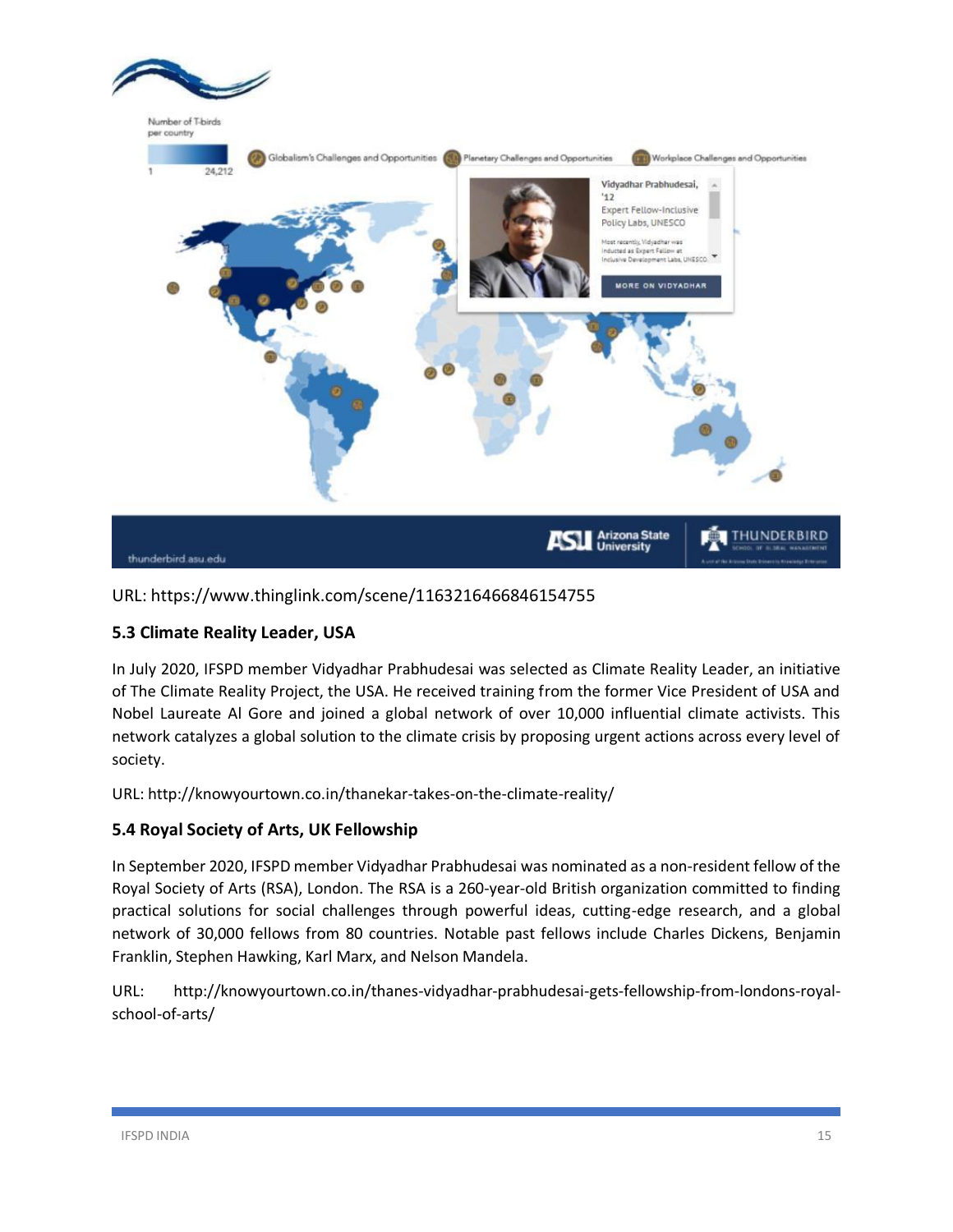

### **5.5 Top 40 under 40 Europe India Leaders**

In November 2020, IFSPD member Vidyadhar Prabhudesai was listed among the Top 40 leaders from Europe India who are under 40 years by Europe India Centre for Business and Industry. The list covers the stories of 24 men and 16 women young leaders across 19 nationalities and their contributions in promoting EU India / UK India relations. He is selected along with seven other young leaders from India.



URL: https://www.eicbi.org/2020-class-europeindia40-leaders